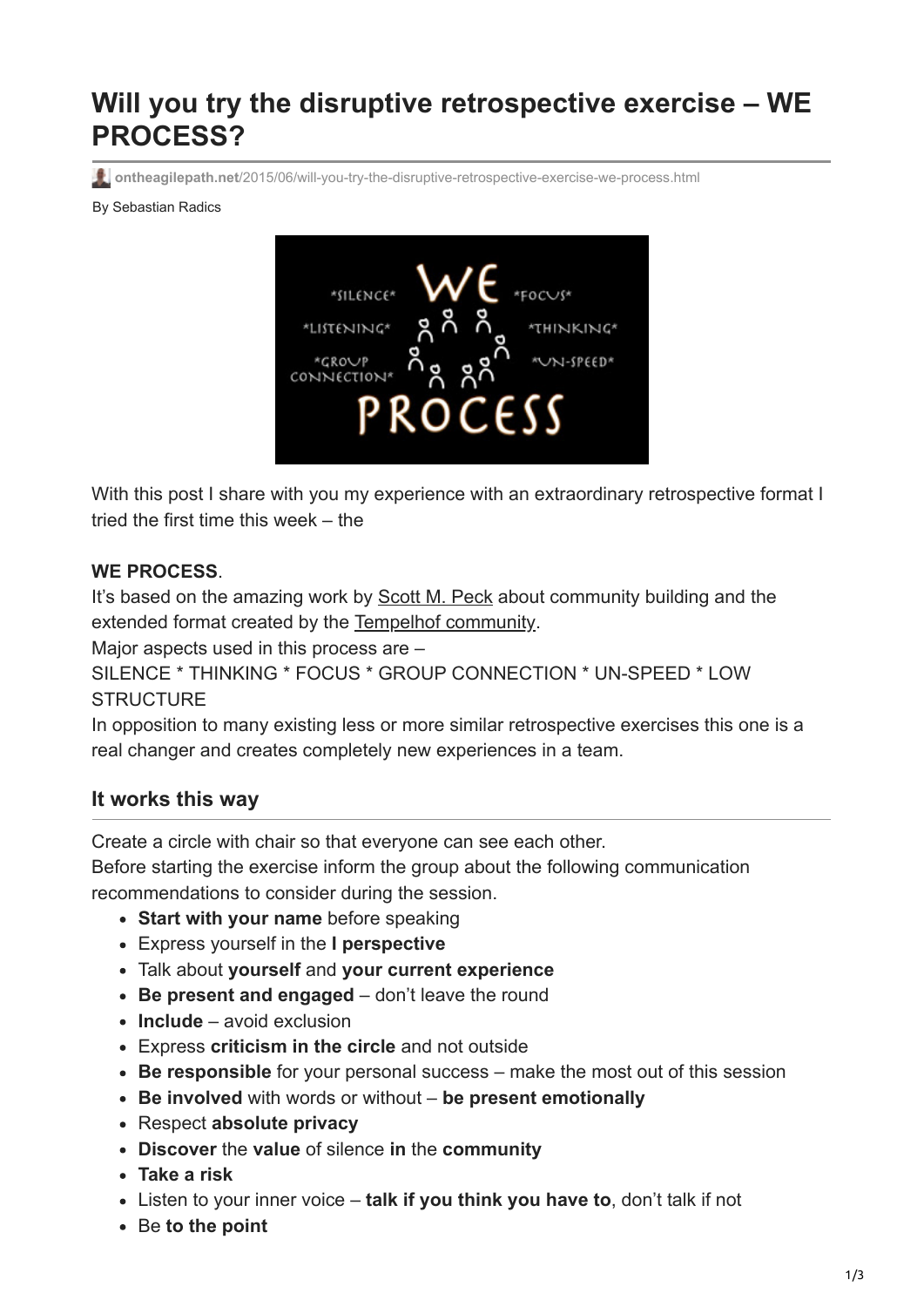- **No questions, no advices**
- **Be in time** for every session
- No alcohol during a session

Please ensure, that everyone understands the recommendations and all questions are clarified.

Now – place two speaking tokens in the middle – one soft and one raw to hold. If someone want's to say something she needs to grab a token.

This way you ensure that only one person is talking at one time.

Enough preparation – let's start.

Everyone takes a seat and the group starts the session. You facilitate by just watching the group and help them following the communication recommendation.

It really feels strange in the beginning – silence for some minutes, no one is talking and all are waiting for the first input by someone.

Completely different to the high frequency communication we usually apply. Thats exactly the value of this exercise. Silence and focus and just spoken words when an impulse is given.

Resist the temptation to interfere to early. Let the conversation or silence flow. You will be amazed about the input and connections between different lines of input.

### **Some recommendations for a 90 minutes retrospective format**

Start the retro with an opener and information gathering to create some common picture and indirect input for the WE PROCESS. I used a timeline and short mapping of 3 things everyone remembered from the last iteration. Combined with a happiness question (scale 1-5) it's a fast to gather input.

It needs around 15′

You need around 10′ to explain the exercise and answer some questions about it. I used 50' for the exercise – and believe me  $-50'$  is for the beginning enough time as it's challenging to be involved and follow the communication pattern.

I concluded with 15′ wrap up about observations and learnings from the session. Try to extract on key takeaway from the retrospective to follow up during the next iteration. Prepare some driving input just in case the group will not come along and you need to create some momentum.

## **Why it works**

It's changing the default communication pattern and creates a disruptive moment. Silence feels strange and you can watch a raising discomfort in the group the longer the silence period lasts. Someone will start breaking the silence and others will follow. Through the serialized speaking and indirect communication discussions don't hunt one another. It's much more time for inner reflection and focussed communication. Listening and thinking instead of immediate answering occurs forced by the method. Everyones engagement level is driven by everyones energy level – some just observe others and learn a lot about the group and insights by others. And it's just fine if someone just listens.